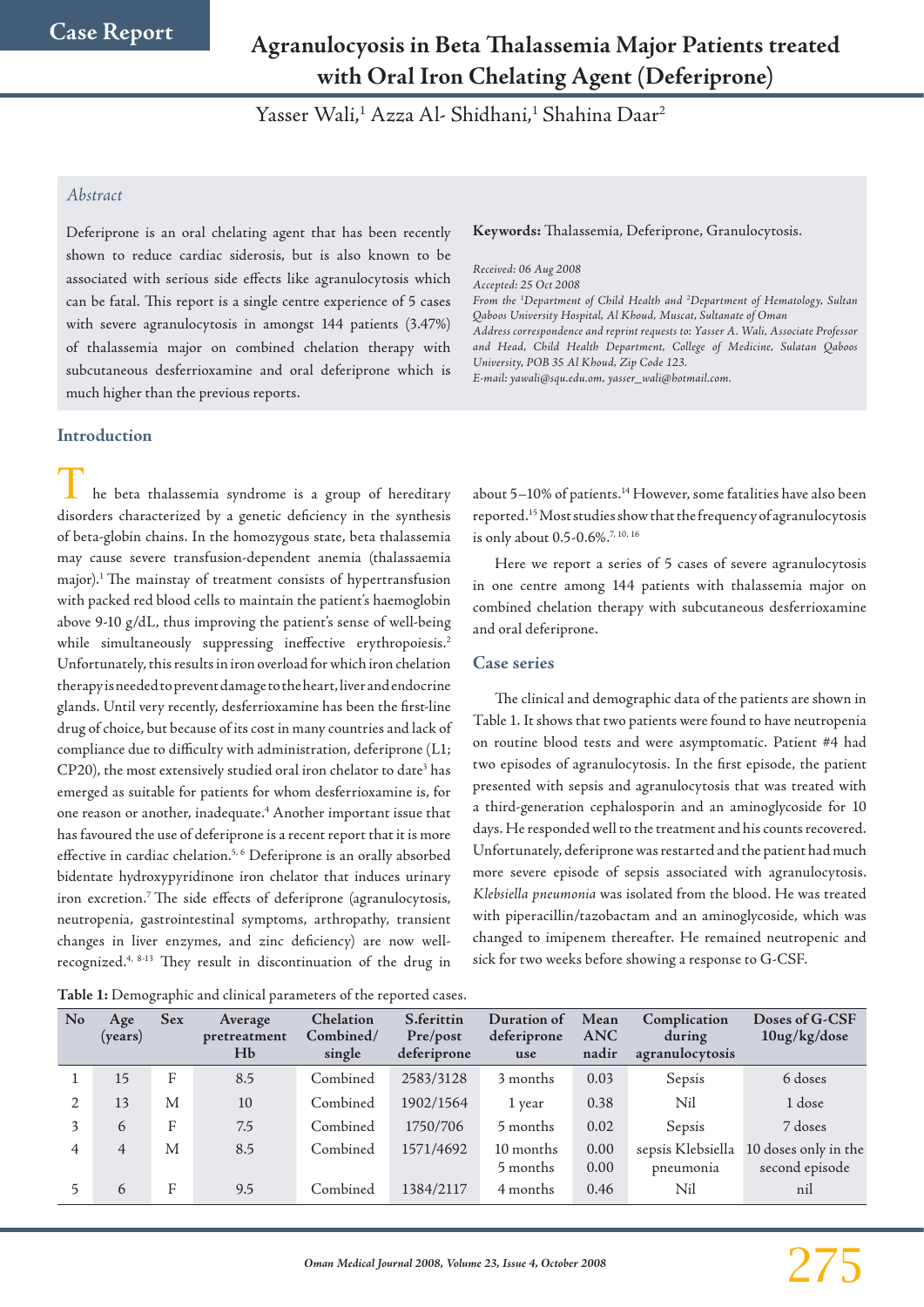The other two patients followed almost a similar course and one of them is discussed further.

A 6-year-old Omani girl was started on hypertransfusion at the age of 2-1/2 years to maintain a pretransfusion haemoglobin of > 10g/dL. Iron chelation was begun at the age of 5 years when her serum ferritin was 1750 ng/mL. Her chelation therapy comprised desferrioxamine 0.5 g, five days per week and deferiprone 75 mg/ kg/day, divided into three doses. At that time, she had a normal white cell count, 7.2 x10<sup>9</sup>/L, with an absolute neutrophil count  $(ANC)$  of 3.1  $x10<sup>9</sup>/L$ . Over the next four months, the patient maintained a normal WBC and ANC, and desferrioxamine was discontinued when her serum ferritin fell to 705 ng/mL.

In July 2005, 5 months after starting deferiprone, the child presented to the hospital with history of high-grade fever for two days and one day of vomiting associated with generalized body weakness. On examination, she was found to be sick-looking and febrile, with a temperature of 39.7°C. The rest of her clinical examination was normal. Her ANC was 0.019 x109 /L and a diagnosis of deferiprone-induced agranulocytosis was made. She was treated with broad-spectrum antibiotics and G-CSF 150 μg/day for 7 days. All cultures and viral studies were found to be negative. She showed marked clinical improvement and her ANC reached  $2.9 \times 10^9$ /L one week after therapy. The child was discharged on subcutaneous desferrioxamine 0.5 g/day, five days per week.

#### **Discussion**

The mechanisms by which deferiprone produces neutropenia in patients with thalassemia are not fully understood and although there are some studies that point toward an immune-mediated or toxic mechanism, there is no firm evidence for either.<sup>7,14</sup> It may depend partly on the dose of deferiprone, the iron load of the patient, the patient's ethnic group and/or the nature of the underlying disease.<sup>17</sup>

The higher incidence of severe agranulocytosis in our patients is possibly due to ethnic differences as mild neutropenia is not uncommon in the Omani population. Congenital benign neutropenia, also known as "ethnic neutropenia" is well-known in this region.18, 19 In our hospital, we have an estimated prevalence of 20% of patients with ANC below 1x10 $^{\rm 9}/{\rm L}$  or even below 0.5x10 $^{\rm 9}/{\rm L}$ L and are not symptomatic despite these low counts.<sup>20</sup> These patients respond well to any infections and the low counts are presumed to be due to increased margination of the neutrophils. A retrospective review of our patients showed none to have had an ANC <1.5 x10<sup>9</sup>/L prior to starting deferiprone. However, we did notice a drop in the ANC the first two weeks after starting the

drug. On continuation of treatment with deferiprone, the ANC returned to pretreatment levels.

Several studies and reports have shown that agranulocytosis develops after a short duration of deferiprone use, ranging from three months to one year.<sup>12-17, 21</sup> The current protocol of deferiprone use advises rigid adherence to weekly monitoring of blood counts and strict guidelines for interrupting or discontinuing therapy. This affects the quality of life of these patients with multiple hospital attendance and blood collections, and may not be appropriate for patients who have already finished their first year of deferiprone therapy. In our practice, we perform weekly counts for the first 2 months and thereafter monthly assessments at the time of blood transfusion. As our patients have to travel long distances, it is not practical to do weekly blood counts. However, the patients are given detailed counselling regarding any fever and are advised to stop deferiprone immediately if this occurs and to go to the nearest hospital.

#### **Conclusion**

We can conclude from our data, bearing in mind the main limitation of this case series which is the small sample size, that deferiprone can be safely used for iron chelation in thalassaemia major patients with iron overload, especially because it offers increased cardiac protection and improved survival, so long as the ANC is very strictly and regularly monitored. In this way, it is possible to detect the likelihood of developing a life-threatening complication early so that it can be avoided or measures can be taken to minimize the side effects and their outcomes.

## **References**

- 1. Rund D, Rachmilewitz E. Beta-thalassemia. N Engl J Med 2005 Sep;353(11):1135-1146.
- 2. Schrier SL, Angelucci E. New strategies in the treatment of the thalassemias. Annu Rev Med 2005;56:157-171.
- 3. Barman Balfour JA, Foster RH. Deferiprone: a review of its clinical potential in iron overload in beta-thalassaemia major and other transfusion-dependent diseases. Drugs 1999 Sep;58(3):553-578.
- 4. Hoffbrand V. Deferiprone therapy for transfusional iron overload. Best Pract Res Clin Haematol 2005 Jun;18(Issue 2):299-317.
- 5. Piga A, Roggero S, Vinciguerra T, Sacchetti L, Gallo V, Longo F. Deferiprone: New insight. Ann N Y Acad Sci 2005;1054:169-174.
- 6. Huang YC, Chang JS, Wu KH, Peng CT. Regression of myocardial dysfunction after switching from desferrioxamine to deferiprone therapy in beta-thalassemia major patients. Hemoglobin 2006;30(2):229-238.
- 7. Porter JB. A risk-benefit assessment of iron-chelation therapy. Drug Saf 1997 Dec;17(6):407-421.
- 8. al-Refaie FN, Hershko C, Hoffbrand AV, Kosaryan M, Olivieri NF, Tondury P, et al. Results of long-term deferiprone (L1) therapy: a report by the International